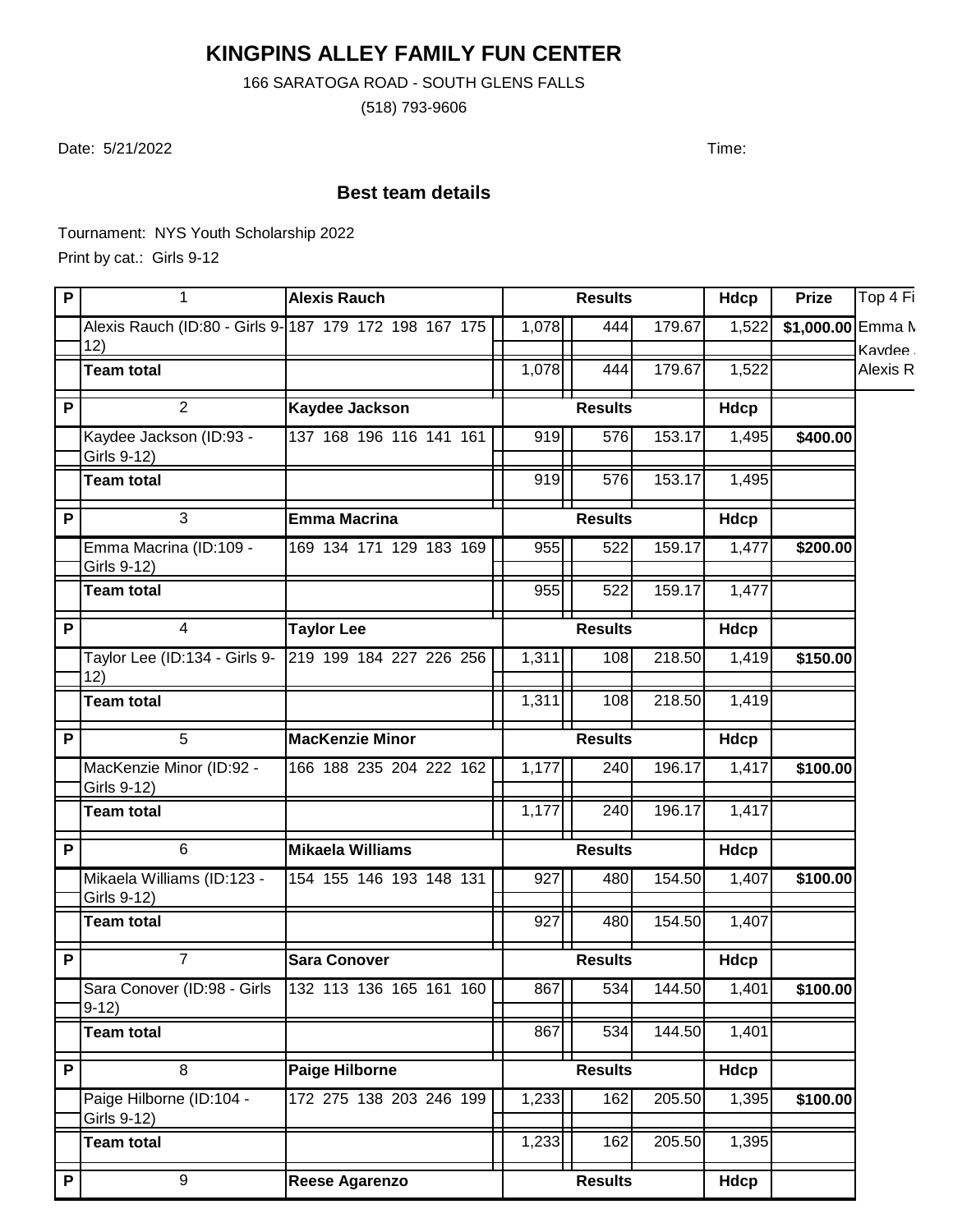|   | Reese Agarenzo (ID:136 -<br>Girls 9-12) | 132 154 136 169 124 138                                 | 853            | 540            | 142.17 | 1,393 | \$100.00 |
|---|-----------------------------------------|---------------------------------------------------------|----------------|----------------|--------|-------|----------|
|   | <b>Team total</b>                       |                                                         | 853            | 540            | 142.17 | 1,393 |          |
| P | 10                                      | <b>Jayla Philips</b>                                    |                | <b>Results</b> |        | Hdcp  |          |
|   | 12)                                     | Jayla Philips (ID:135 - Girls 9 157 158 150 168 216 202 | 1,051          | 324            | 175.17 | 1,375 | \$100.00 |
|   | <b>Team total</b>                       |                                                         | 1,051          | 324            | 175.17 | 1,375 |          |
| P | 11                                      | <b>Michelle Sandy</b>                                   | <b>Results</b> |                | Hdcp   |       |          |
|   | Michelle Sandy (ID:130 -<br>Girls 9-12) | 129 115 111 100 137 133                                 | 725            | 642            | 120.83 | 1,367 | \$50.00  |
|   | <b>Team total</b>                       |                                                         | 725            | 642            | 120.83 | 1,367 |          |
| P | 12                                      | <b>Alexis Ingersoll</b>                                 |                | <b>Results</b> |        | Hdcp  |          |
|   | $9-12)$                                 | Alexis Ingersoll (ID:97 - Girls 237 198 180 214 278 245 | 1,352          | 12             | 225.33 | 1,364 | \$50.00  |
|   | <b>Team total</b>                       |                                                         | 1,352          | 12             | 225.33 | 1,364 |          |
| P | 13                                      | <b>Alivia Kappen</b>                                    |                | <b>Results</b> |        | Hdcp  |          |
|   | 12)                                     | Alivia Kappen (ID:89 - Girls 9 135 142 137 138 184 154  | 890            | 462            | 148.33 | 1,352 | \$50.00  |
|   | <b>Team total</b>                       |                                                         | 890            | 462            | 148.33 | 1,352 |          |
| P | 14                                      | <b>Madison Blaszak</b>                                  | <b>Results</b> |                | Hdcp   |       |          |
|   | Madison Blaszak (ID:81 -<br>Girls 9-12) | 193 149 204 234 183 169                                 | 1,132          | 216            | 188.67 | 1,348 | \$50.00  |
|   | <b>Team total</b>                       |                                                         | 1,132          | 216            | 188.67 | 1,348 |          |
| P | 15                                      | <b>Payton Hoffay</b>                                    | <b>Results</b> |                | Hdcp   |       |          |
|   | $9-12)$                                 | Payton Hoffay (ID:122 - Girls 155 141 125 106 152 123   | 802            | 540            | 133.67 | 1,342 | \$50.00  |
|   | <b>Team total</b>                       |                                                         | 802            | 540            | 133.67 | 1,342 |          |
| P | 16                                      | <b>Shelly Cummings</b>                                  | <b>Results</b> |                | Hdcp   |       |          |
|   | Shelly Cummings (ID:90 -<br>Girls 9-12) | 140 127 128 169 191 148                                 | 903            | 426            | 150.50 | 1,329 |          |
|   | <b>Team total</b>                       |                                                         | 903            | 426            | 150.50 | 1,329 |          |
| P | $\overline{17}$                         | <b>Emily Carigan</b>                                    | <b>Results</b> |                | Hdcp   |       |          |
|   | Emily Carigan (ID:99 - Girls<br>$9-12)$ | 166 155 167 132 180 159                                 | 959            | 366            | 159.83 | 1,325 |          |
|   | <b>Team total</b>                       |                                                         | 959            | 366            | 159.83 | 1,325 |          |
| P | 18                                      | <b>Jocelyn Smith</b>                                    |                | <b>Results</b> |        | Hdcp  |          |
|   | $9-12)$                                 | Jocelyn Smith (ID:111 - Girls 227 210 170 204 258 169   | 1,238          | 84             | 206.33 | 1,322 |          |
|   | <b>Team total</b>                       |                                                         | 1,238          | 84             | 206.33 | 1,322 |          |
| P | 19                                      | <b>Chelsea Perez</b>                                    |                | <b>Results</b> |        | Hdcp  |          |
|   | Chelsea Perez (ID:128 -<br>Girls 9-12)  | 193 147 152 126 148 190                                 | 956            | 366            | 159.33 | 1,322 |          |
|   | <b>Team total</b>                       |                                                         | 956            | 366            | 159.33 | 1,322 |          |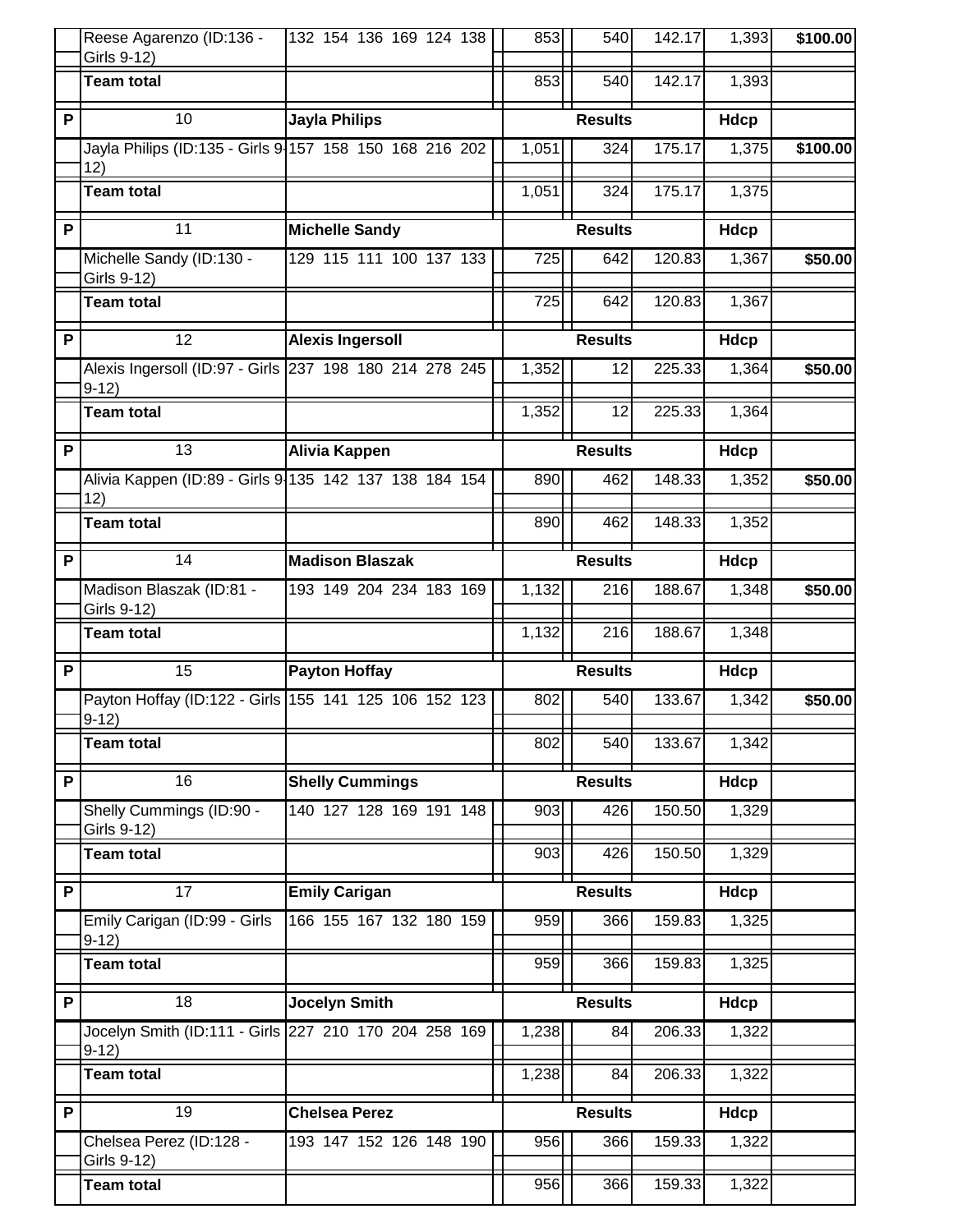| P | 20                                       | <b>Mya Duhamel</b>                                     | <b>Results</b> |                |        | <b>Hdcp</b> |  |
|---|------------------------------------------|--------------------------------------------------------|----------------|----------------|--------|-------------|--|
|   | $9-12)$                                  | Mya Duhamel (ID:118 - Girls 263 143 198 187 184 195    | 1,170          | 144            | 195.00 | 1,314       |  |
|   | <b>Team total</b>                        |                                                        | 1,170          | 144            | 195.00 | 1,314       |  |
| P | 21                                       | <b>Amanda Durkee</b>                                   |                | <b>Results</b> |        | Hdcp        |  |
|   | Amanda Durkee (ID:88 -<br>Girls 9-12)    | 124 126 136 107 158 124                                | 775            | 534            | 129.17 | 1,309       |  |
|   | <b>Team total</b>                        |                                                        | 775            | 534            | 129.17 | 1,309       |  |
| P | 22                                       | <b>Eve LeBarron</b>                                    |                | <b>Results</b> |        |             |  |
|   | $9-12)$                                  | Eve LeBarron (ID:117 - Girls 126 126 142 187 164 178   | 923            | 384            | 153.83 | 1,307       |  |
|   | <b>Team total</b>                        |                                                        | 923            | 384            | 153.83 | 1,307       |  |
| P | 23                                       | <b>Madison Provost</b>                                 |                | <b>Results</b> |        | Hdcp        |  |
|   | Madison Provost (ID:105 -<br>Girls 9-12) | 138 196 174 199 197 149                                | 1,053          | 252            | 175.50 | 1,305       |  |
|   | <b>Team total</b>                        |                                                        | 1,053          | 252            | 175.50 | 1,305       |  |
| P | 24                                       | <b>Avery Thomas</b>                                    | <b>Results</b> |                | Hdcp   |             |  |
|   | Avery Thomas (ID:124 -<br>Girls 9-12)    | 173 192 140 130 176 154                                | 965            | 288            | 160.83 | 1,253       |  |
|   | <b>Team total</b>                        |                                                        | 965            | 288            | 160.83 | 1,253       |  |
| P | 25                                       | <b>Kelsey Cook</b>                                     |                | <b>Results</b> |        |             |  |
|   | Kelsey Cook (ID:112 - Girls<br>$9-12)$   | 098 122 155 157 113 180                                | 825            | 420            | 137.50 | 1,245       |  |
|   | <b>Team total</b>                        |                                                        | 825            | 420            | 137.50 | 1,245       |  |
| P | 26                                       | <b>Annabell Wilcox</b>                                 | <b>Results</b> |                | Hdcp   |             |  |
|   | Annabell Wilcox (ID:110 -<br>Girls 9-12) | 108 126 158 158 199 144                                | 893            | 348            | 148.83 | 1,241       |  |
|   | <b>Team total</b>                        |                                                        | 893            | 348            | 148.83 | 1,241       |  |
| P | 27                                       | <b>Su Denizer</b>                                      | <b>Results</b> |                | Hdcp   |             |  |
|   | Su Denizer (ID:129 - Girls 9-<br>12)     | 120 141 137 163 211 135                                | 907            | 288            | 151.17 | 1,195       |  |
|   | <b>Team total</b>                        |                                                        | 907            | 288            | 151.17 | 1,195       |  |
| P | 28                                       | <b>Kathleen Cook</b>                                   | <b>Results</b> |                |        | Hdcp        |  |
|   | Kathleen Cook (ID:91 - Girls<br>$9-12)$  | 129 113 079 111 081 078                                | 591            | 600            | 98.50  | 1,191       |  |
|   | <b>Team total</b>                        |                                                        | 591            | 600            | 98.50  | 1,191       |  |
| P | 29                                       | <b>Grace Kelly</b>                                     | <b>Results</b> |                |        | Hdcp        |  |
|   | 12)                                      | Grace Kelly (ID:116 - Girls 9- 117 127 162 114 139 109 | 768            | 408            | 128.00 | 1,176       |  |
|   | <b>Team total</b>                        |                                                        | 768            | 408            | 128.00 | 1,176       |  |
| P | 30                                       | <b>Teralyn Morris-S</b>                                |                | <b>Results</b> |        | Hdcp        |  |
|   | - Girls 9-12)                            | Teralyn Morris-Smith (ID:103 122 102 129 120 107 125   | 705            | 468            | 117.50 | 1,173       |  |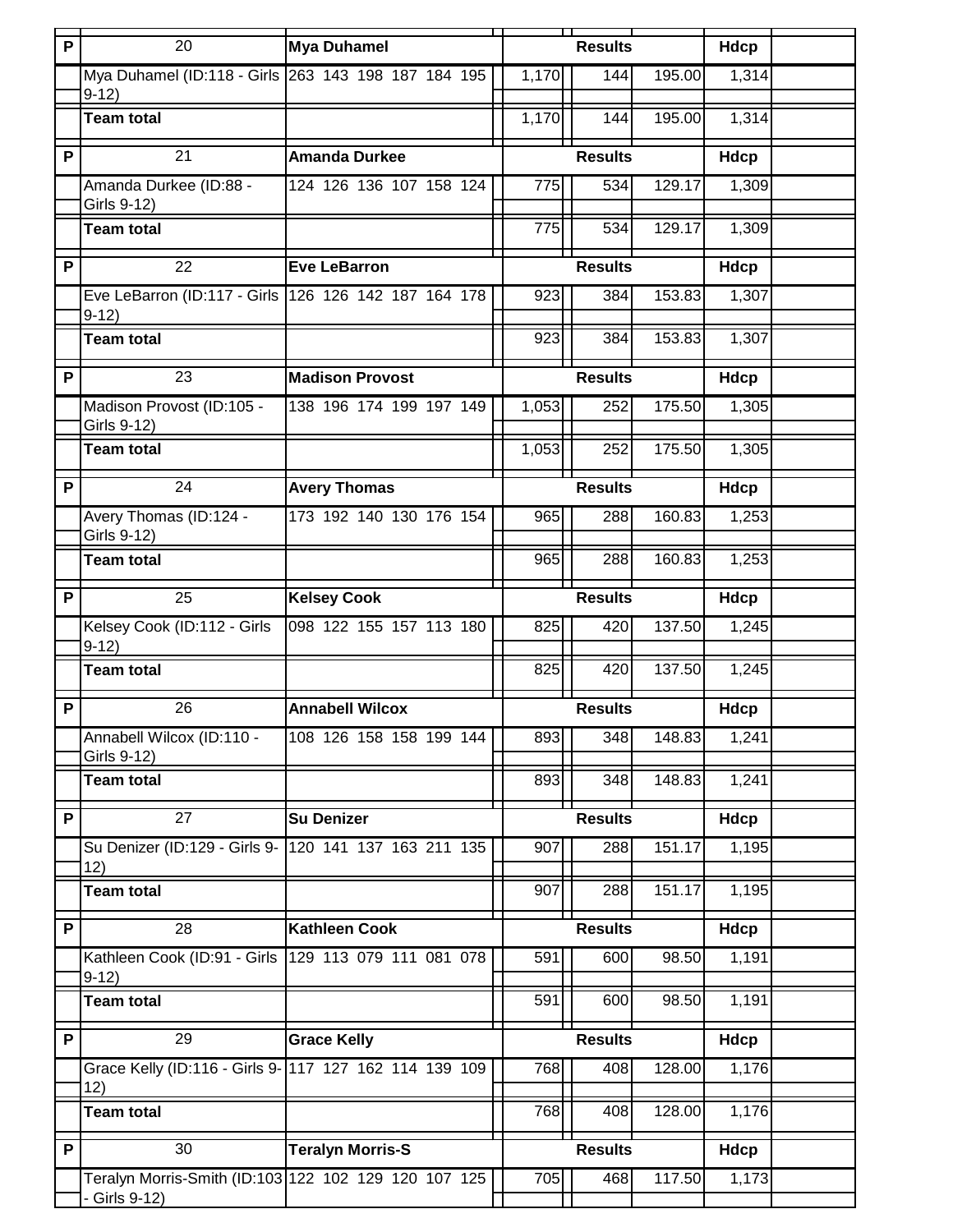| Team total              |                         | 705 | 468            | 117.50 | 1,173 |  |
|-------------------------|-------------------------|-----|----------------|--------|-------|--|
| 31                      | <b>Courtney Roth</b>    |     | <b>Results</b> |        |       |  |
| Courtney Roth (ID:137 - | 120 119 108 092 105 125 | 669 | 408            | 111.50 | 1,077 |  |
| Girls 9-12)             |                         |     |                |        |       |  |
| Team total              |                         | 669 | 408            | 111.50 | 1,077 |  |

age 5 of 5